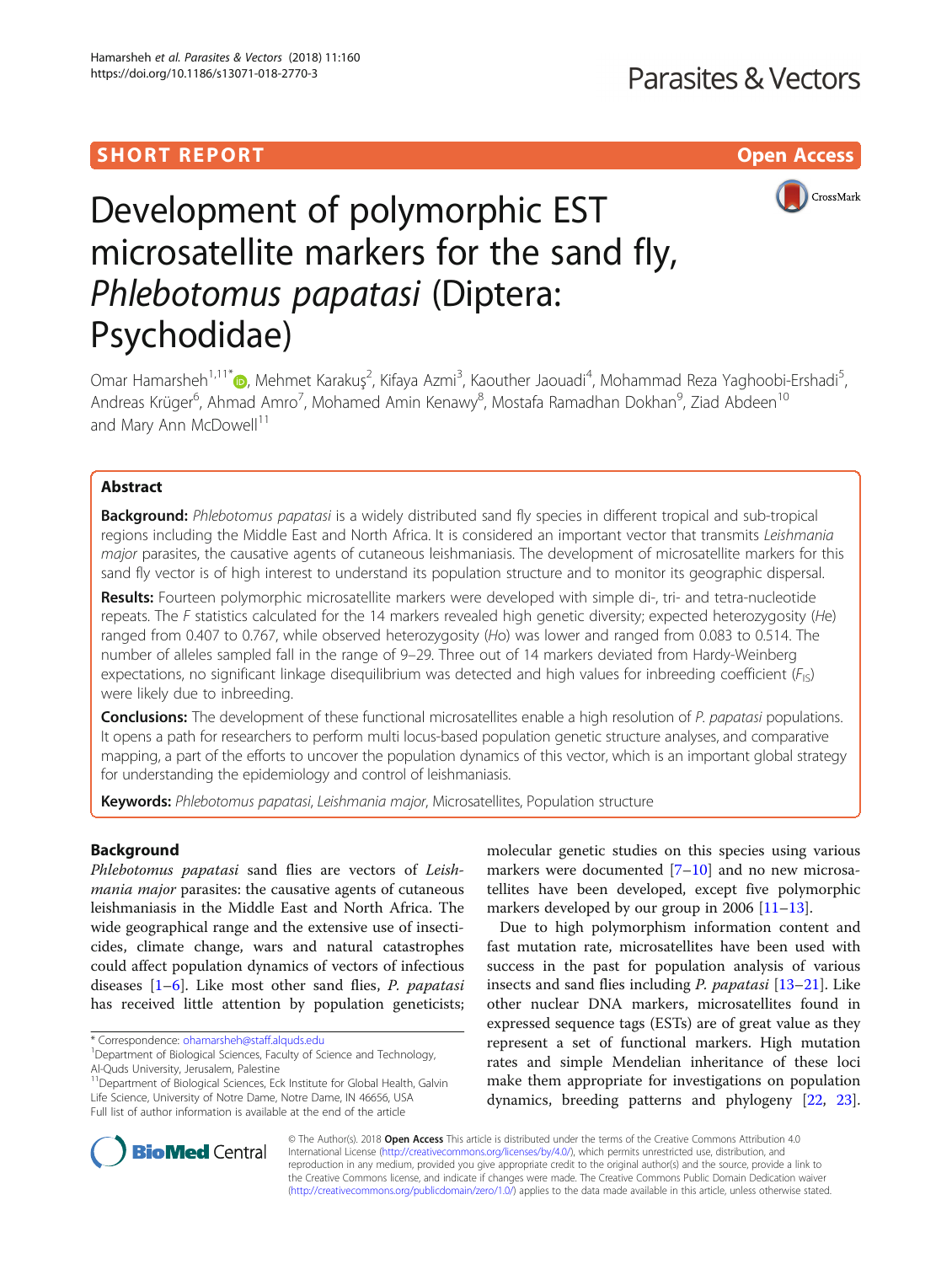<span id="page-1-0"></span>Although selection can be expected to be operating on a small percentage of EST markers, this drawback can be largely overcome by the use of a sufficient number of markers. On the other hand, markers proved to be under selection and non-neutral should be removed from the analysis.

Research based on EST analysis suggested that the frequency of microsatellites in some organisms is greater than was expected, had a reduced occurrence of null alleles, and had high transferability to other species [[24](#page-3-0), [25\]](#page-3-0). In this study we describe the identification of a new panel of 14 polymorphic microsatellites based on our previously mined P. papatasi EST simple sequence repeats [[16\]](#page-3-0).

## **Methods**

One hundred and one flies originating from 19 locations in six countries have been analyzed, including two laboratory colonies and one field population from Egypt, one laboratory colony and seven field populations from Turkey, two field populations from Tunisia, three field populations from Iran, two field populations from Afghanistan, and one laboratory colony from Cyprus. DNA was extracted from five individual flies in each population using a DNA extraction kit (Invitrogen, Carlsbad, CA, USA), following the manufacturer's instructions. The EST primers were selected from a list of EST primers which has been mined previously by our group [[16\]](#page-3-0) and based on the following criteria: number of tandem repeat motifs  $\geq 5$ , no compound motifs were

Table 1 Primer sequences and locus characteristics

used, and loci were selected from different contigs to avoid linkage disequilibrium.

The PCR reactions were carried out in a 25 μl reaction mixture containing  $2.5 \text{ µl}$  10× PCR buffer, 0.5  $\text{µl}$  dNTP mixture, 0.15 μl of TaKaRa Taq, 1.2 μl of template DNA, and 0.5 μM of each primer. For PCR amplification, DNA was denatured at 94 °C for 5 min followed by 35 cycles (94 °C for 45 s, annealing for 40 s, 72 °C for 45 s), and a final extension at 72 °C for 7 min. Polymorphisms were evaluated by separating PCR products on high resolution 3.5% MetaPhore agarose gel (Lonza, Rockland, ME, USA). For accurate sizing of the polymorphic PCR products, the forward primers were labeled with 5'- fluorescent dyes (D2-D4). The PCR products were then analyzed using the automated  $CEQ^{TM}$  8000 sequencer (Beckman Coulter, Fullerton, CA, USA) and the fragment sizes were analyzed using its fragment analysis tool. Estimates of heterozygosity, inbreeding coefficient  $(F_{\text{IS}})$ , and allele counts were completed using the software package FSTAT version 2.9.3.2 [[26\]](#page-3-0). As null alleles can overestimate  $F_{IS}$  values, the Bayesian based individual inbreeding model (IIM) implemented in the program INEST 2.0 [\[27,](#page-3-0) [28](#page-4-0)] was used to simultaneously estimate the presence of null alleles and inbreeding coefficients. INEST was run using nfb (null alleles, in breeding coefficients, and genotyping failures) and nb (null alleles and genotyping failures) models to detect the existence of inbreeding effects in our dataset. The number of cycles (MCHC iterations) was set to 500,000 and 'burn-in' was 50,000. Tests for Hardy-Weinberg

| Locus              | Accession no. | Repeat  | Fragment<br>size (bp) | Forward $(5'-3')^a$          | Reverse (5'-3')                | Tm $(^{\circ}C)^{\circ}$ | Genec         |
|--------------------|---------------|---------|-----------------------|------------------------------|--------------------------------|--------------------------|---------------|
| PPEST <sub>2</sub> | FG10856.1     | (GCA)13 | 141                   | D2-TGTCAATAGTGGCTCAATGCTC    | <b>ATTAGTCGTTTATCCTTCCCCG</b>  | 60                       | PPAI004876-PA |
| PPEST 10           | FG117371.1    | (TC)12  | 236                   | D2-ACTGAATCTTCTGCTTTCTCCATTC | TAAGGGAAGGGGCGGAAC             | 60                       | PPAI001073-PA |
| PPEST 11           | ES347986.1    | (GA)11  | 162                   | D4-GGTGGATACTTGTGACGACTGA    | CCACTCAAACTAAACTGGAAAGC        | 60                       | PPAI005664-PA |
| PPEST 17           | FG116712.1    | (TGC)9  | 208                   | D4-CTGTTCAGCAAAACGAGACG      | <b>TCCCAAGTACAAAGACGGAACT</b>  | 60                       | PPAI008660-PA |
| PPEST 33           | FG115100.1    | (GAA)15 | 251                   | D4-ATACTCCCTCAGAACTAGCCCC    | <b>TTCGTCTTCTTCTTCTTCCTCC</b>  | 60                       | PPAI005234-PA |
| PPEST 34           | EY215687.1    | (AAAG)5 | 137                   | D3-CACCTACAGAGATGCTGGATTG    | GGGCTAAAATGTGTCTTGACTTG        | 62                       | PPAI003756-PA |
| PPFST 40           | FG114532.1    | (AG)5   | 322                   | D2-TCCCAAGGCTATTAAGTCTGGT    | GGCTATCGTGCAATTTTCTTCT         | 62                       | PPAI005295-PA |
| PPEST43            | EX474024.1    | (CT)8   | 228                   | D3-AAAAGAGATTTTCGGGGAAGG     | GATTGTTGAAGGAGTGAAAGGG         | 62                       | PPAI008911-PA |
| PPEST49            | FG114549.1    | (AG)10  | 171                   | D2-AAACAGCTTCAATCGCTCTGAC    | <b>CTCACTCACTCTCCCTTCGTCT</b>  | 60                       | PPAI001715-PA |
| PPEST68B           | ES349040.1    | (CA)6   | 195                   | D3-TGATTTCACCCTTGTGTTTCC     | <b>TGTGGCAACTTATTTACATCCC</b>  | 57.1                     | PPAI009554-PA |
| PPEST73            | EY213549.1    | (GA)7   | 244                   | D3-CCAACAATCTCCTCTCTATCGC    | CCCTCAAGCTAACAAACACACA         | 57.1                     | PPAI009131-PA |
| PPEST75            | EY203801.1    | (GTT)5  | 237                   | D4-TTGTCAGGAAAGGAGTTGTTCA    | GTATGCAGCTCTCCCAGAAGAT         | 55.5                     | PPAI006509-PA |
| PPEST77            | EY204214.1    | (GA)8   | 181                   | D2-AATCTCAATCTGGGCAATGTGT    | <b>ACCTTCTCTGTAAATTCCCTTGG</b> | 57.1                     | PPAI004565-PA |
| PPEST85            | EY208767.1    | (GA)9   | 244                   | D4-GTTGAAGGGAAATTGTGAGGAT    | ATGGACATTTGTGGACTCTGC          | 60                       | PPAI003566-PA |

<sup>a</sup>Forward primer labeled with either D2, D3, or D4 fluorescent dye at 5' end

**b**Annealing temperature

<sup>c</sup>Gene code based on full P. papatasi genome assembly (available at [www.vectorbase.org](http://www.vectorbase.org)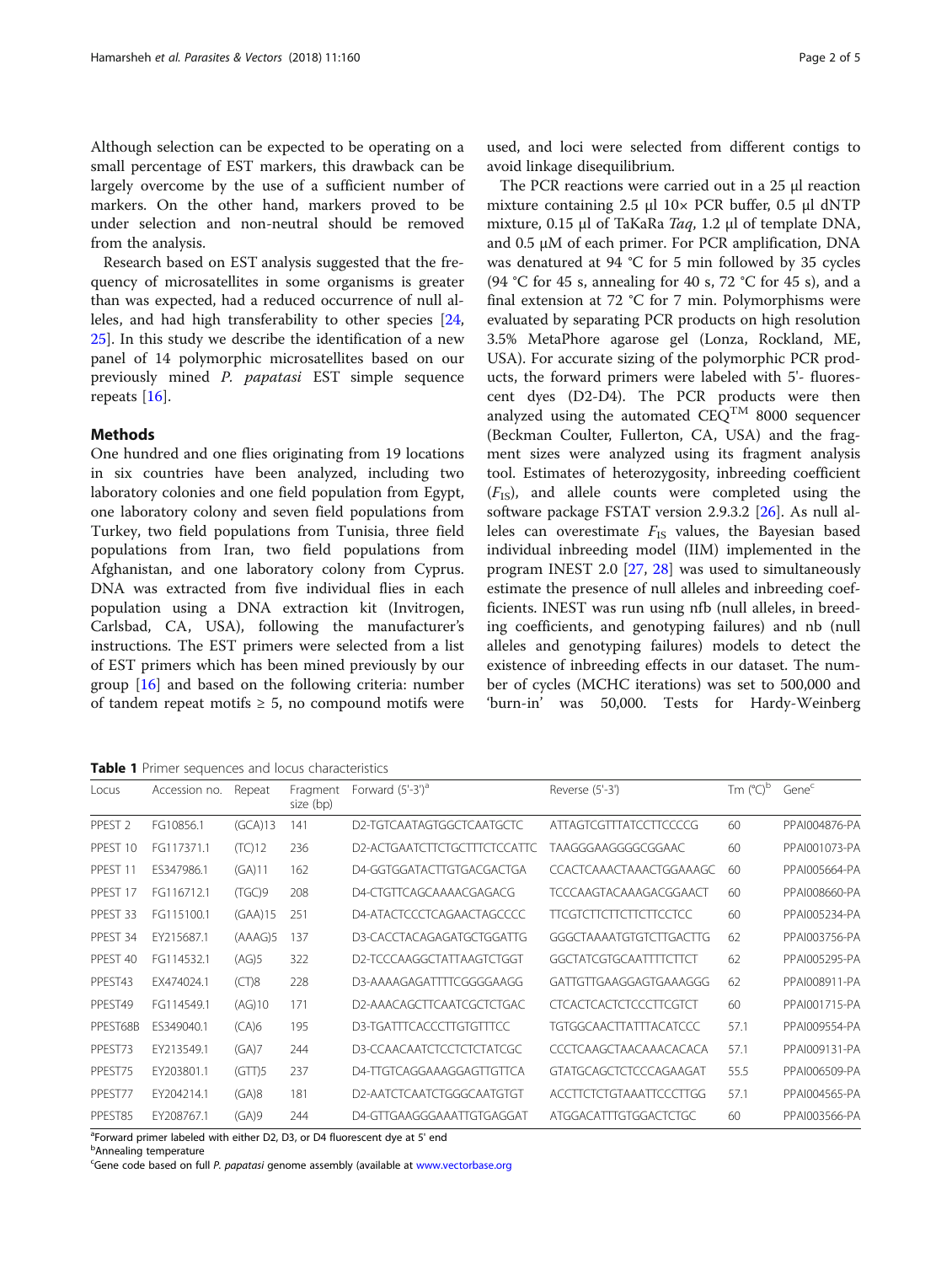equilibrium and linkage disequilibrium were done using the GenAlEx package [[29\]](#page-4-0).

#### Results and discussion

Out of 721 potential microsatellites already mined in our previous work [\[16](#page-3-0)], 85 primer pairs were selected and optimized. Thirty-four primer pairs successfully amplified the target sequence and generated a single band of the correct size in preliminary screening using agarose gel electrophoresis. A total of 14 microsatellite markers were found polymorphic when tested on P. papatasi flies from different countries (Table [1](#page-1-0)).

The expected heterozygosity (He) for all loci was relatively higher than observed heterozygosity (Ho), ranging between 0.083–0.514 (Table 2) suggesting a heterozygote deficiency, which has been reported previously for P. papatasi microsatellites [[11](#page-3-0)]. The gap between Ho and He values, suggests the presence of null alleles, isolation, genetic drift, population sub structuring (Wahlund effect) or inbreeding [\[30](#page-4-0)]. However, this gap may be due to high inbreeding as revealed by relatively positive high  $F_{IS}$  values calculated by FSTAT and INEST 2.0 programs.

The deviance information criterion (DIC) calculated from the "nfb" model gave a lower value (23,612.759) than the "nb" model (24,696.659) supporting the inbreeding model and its strong effect (Additional file 1: Table S1 and Additional file 2: Table S2) rather than the null allele model.

Table 2 Summary of descriptive statistics of P. papatasi microsatellite markers

| Locus              | $Ho^a$ | $He^b$ | F <sub>is</sub> FSTAT/ INEST | No. of alleles | <b>HWE<sup>d</sup></b> |
|--------------------|--------|--------|------------------------------|----------------|------------------------|
| PPEST33            | 0.102  | 0.572  | 0.842/0.808                  | 29             | 0.020                  |
| PPEST77            | 0.296  | 0.697  | 0.557/0.573                  | 11             | 0.339                  |
| PPEST <sub>2</sub> | 0.083  | 0.407  | 0.802/0.666                  | 9              | 0.113                  |
| PPEST75            | 0.192  | 0.481  | 0.600/0.595                  | 9              | 0.120                  |
| PPEST11            | 0.307  | 0.64   | 0.565/0.526                  | 10             | 0.125                  |
| PPEST73            | 0.218  | 0.489  | 0.552/0.632                  | 10             | $0.019*$               |
| PPEST68            | 0.415  | 0.767  | 0.464/0.466                  | 17             | 0.598                  |
| PPEST85            | 0.182  | 0.570  | 0.657/0.640                  | 15             | 0.132                  |
| PPEST10            | 0.315  | 0.648  | 0.513/0.536                  | 13             | $0.020*$               |
| PPEST34            | 0.514  | 0.75   | 0.315/0.328                  | 13             | 0.224                  |
| PPEST17            | 0.337  | 0.544  | 0.360/0.456                  | 11             | 0.244                  |
| PPFST40            | 0.376  | 0.649  | 0.435/0.521                  | 13             | 0.451                  |
| PPEST49            | 0.219  | 0.517  | 0.580/0.630                  | 14             | 0.804                  |
| PPEST43            | 0.278  | 0.651  | 0.598/0.589                  | 11             | $0.025*$               |

<sup>a</sup>Observed heterozygosity

One limitation of using EST-SSRs is that they generally considered less polymorphic than other microsatellite marker types, but have the benefit of an efficient and economic method and reduced occurrence of null alleles because the DNA sequences flanking SSRs from transcribed regions are relatively stable [[25\]](#page-3-0). Therefore, the markers described here are very promising and can be used with confidence for population structure studies of this sand fly vector.

A few loci, markers PPEST73, PPEST10, and PPEST43, deviated significantly from Hardy-Weinberg expectations, and therefore provide caution of the utilization of these markers. None of the loci were in linkage disequilibrium (LD); all genotypic disequilibrium comparisons showed P-values above the 5% nominal level (0.00055). The number of alleles per locus ranged from 9 to 29 alleles, with the higher number of alleles observed in our study being likely due to the higher resolution of fluorescence-based genotyping as well as the inclusion of many field caught flies. These markers may have transferability among other species. However, tests for transferability should be completed on all sand fly species to extend the usefulness of these markers for interspecies studies.

Mining EST sequences is an effective strategy to identify functional microsatellites in P. papatasi sand flies. The polymorphic microsatellite markers discovered in this study will be useful for further population structure analysis, comparative mapping between populations or species, and determining the changes occurred as a result of selection.

#### Conclusions

The decreased expenses of development, and lower frequency of null alleles are significant benefits of EST microsatellites, they considered valuable and appropriate markers for future population genetic studies and comparative mapping in P. papatasi. Transferability evaluation should be completed, in order to extend the benefits of these markers to other sand fly species.

### Additional files

[Additional file 1:](https://doi.org/10.1186/s13071-018-2770-3) Table S1. F<sub>is</sub> calculations using Bayesian based individual inbreeding model (IIM) implemented in the program INEST 2.0. (XLSX 11 kb)

[Additional file 2:](https://doi.org/10.1186/s13071-018-2770-3) Table S2. The deviance information criterion (DIC) comparison results between "nb" and "nbf" models. (XLSX 35 kb)

#### Abbreviations

DIC: deviance information criterion; EST: expressed sequence tags;  $F_{IS}$ : Wright's inbreeding coefficient; He: expected heterozygosity; Ho: observed heterozygosity; HWE: Hardy-Weinberg equilibrium; LD: linkage disequilibrium; SSR: simple sequence repeat

**Expected heterozygosity** 

 $\epsilon$ Wright Inbreeding coefficients ( $F_{15}$ ), calculated using both FSTAT and in INEST 2.0

 $dP$ -values of the exact test for Hardy-Weinberg equilibrium (\* $P < 0.05$ considered significant)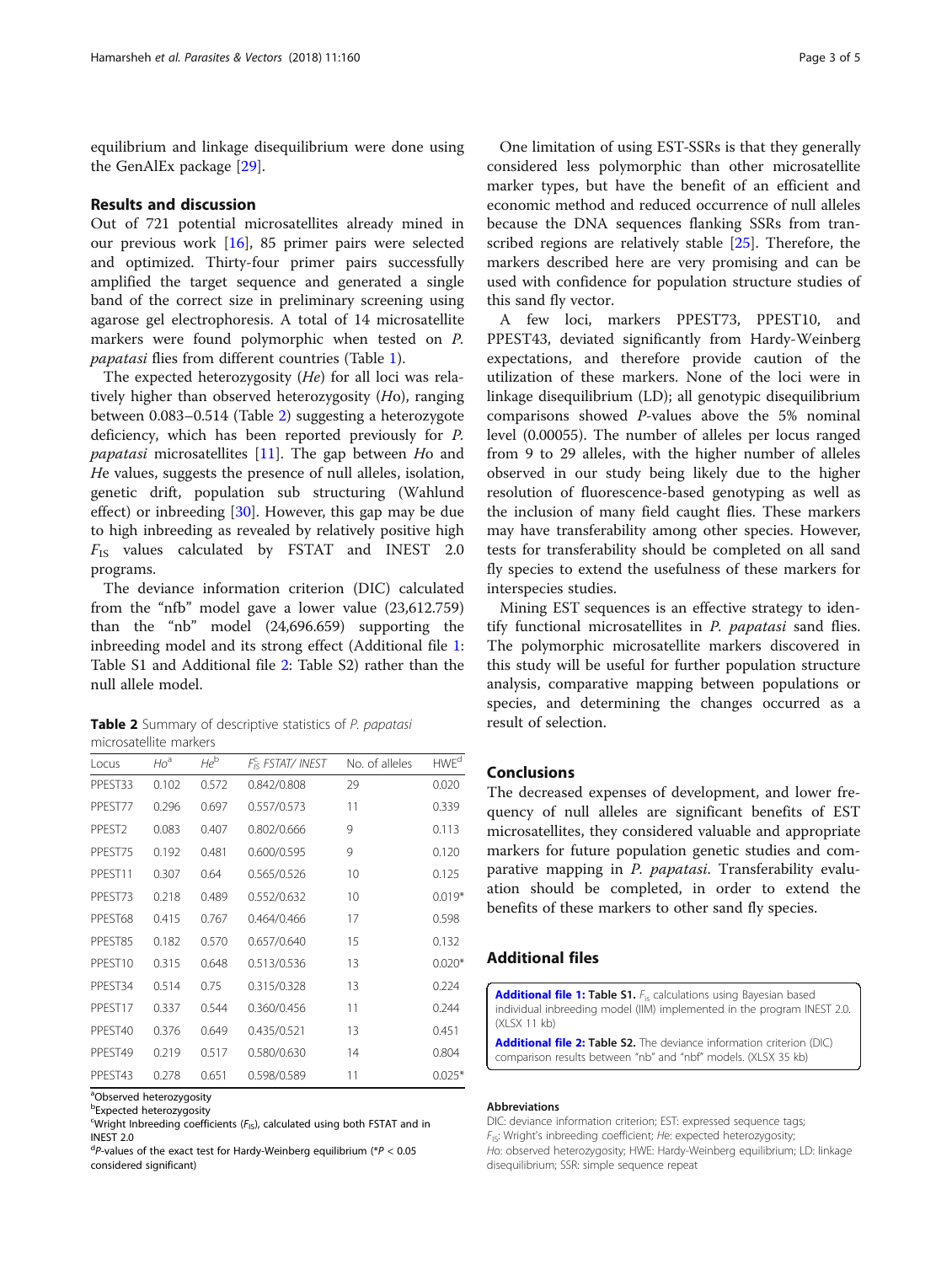#### <span id="page-3-0"></span>Acknowledgements

Not applicable.

#### Funding

This work was supported by a grant from the Eck Institute for Global Health at the University of Notre Dame and travel grants awarded to Omar Hamarsheh from Fulbright Association and Zamallah Academic Development Programme.

#### Availability of data and materials

The datasets generated during and/or analyzed during the current study are not publicly available since these genotypic data together with other datasets will be used for further population structure analysis, but are available from the corresponding author upon reasonable request.

#### Authors' contributions

OH and MM designed the study, carried on the experimental work and drafted the manuscript. KA, MK, KJ, AA, AK, RY, MAK, ZA and MD carried on field work and provided sand flies for this study. All authors read and approved the final manuscript.

#### Ethics approval and consent to participate

Not applicable.

#### Consent for publication

Not applicable.

#### Competing interests

The authors declare that they have no competing interests.

#### Publisher's Note

Springer Nature remains neutral with regard to jurisdictional claims in published maps and institutional affiliations.

#### Author details

<sup>1</sup>Department of Biological Sciences, Faculty of Science and Technology, Al-Quds University, Jerusalem, Palestine. <sup>2</sup> Department of Parasitology, Faculty of Medicine, Ege University, Izmir, Turkey. <sup>3</sup>Department of Biochemistry and Molecular Biology, Faculty of Medicine, Al-Quds University, Jerusalem, Palestine. <sup>4</sup>Department of Medical Epidemiology, Laboratory of Transmission, Control and Immunobiology of Infections (LR11IPT02) Institut Pasteur de Tunis, 13 Place Pasteur BP-74, 1002 Tunis-Belvedere, Tunisia. <sup>5</sup>Department of Medical Entomology & Vector Control, School of Public Health, Tehran University of Medical Sciences, Tehran, Iran. <sup>6</sup>Department of Tropical Medicine, Military Hospital Hamburg, Bernhard-Nocht-Straße 74, 20359 Hamburg, Germany. <sup>7</sup>Faculty of Pharmacy, Al-Quds University, Jerusalem, Palestine. <sup>8</sup>Department of Entomology, Faculty of Science, Ain Shams University, Abbassia, Cairo 11566, Egypt. <sup>9</sup>Department of Zoology, Faculty of Science, University of Sabratha, Sabratha, Libya. <sup>10</sup>Faculty of Medicine, Al-Quds University, Jerusalem, Palestine. 11Department of Biological Sciences, Eck Institute for Global Health, Galvin Life Science, University of Notre Dame, Notre Dame, IN 46656, USA.

#### Received: 21 April 2017 Accepted: 5 March 2018 Published online: 09 March 2018

#### References

- 1. Dhiman RC, Mittal PK. A note on susceptibility status of Phlebotomus papatasi (Scopoli) populations to insecticides. J Commun Disord. 2000;32:65–6.
- Lindahl JF, Grace D. The consequences of human actions on risks for infectious diseases: a review. Infect Ecol Epidemiol. 2015;5:30048.
- 3. Du R, Hotez PJ, Al-Salem WS, Acosta-Serrano A. Old World cutaneous leishmaniasis and refugee crises in the Middle East and North Africa. PLoS Negl Trop Dis. 2016;10(5):e0004545.
- 4. Pener H, Wilamovsky A. Base-line susceptibility of Phlebotomus papatasi to insecticides. Med Vet Entomol. 1987;1:147–9.
- 5. Alawieh A, Musharrafieh U, Jaber A, Berry A, Ghosn N, Bizri AR. Revisiting leishmaniasis in the time of war: the Syrian conflict and the Lebanese outbreak. Int J Infect Dis. 2014;29:115–9.
- 6. Inci R, Ozturk P, Mulayim MK, Ozyurt K, Alatas ET, Inci MF. Effect of the Syrian Civil War on prevalence of cutaneous leishmaniasis in southeastern Anatolia, Turkey. Med Sci Monit. 2015;21:2100–4.
- 7. Depaquit J, Lienard E, Verzeaux-Griffon A, Ferte H, Bounamous A, Gantier JC, et al. Molecular homogeneity in diverse geographical populations of Phlebotomus papatasi (Diptera, Psychodidae) inferred from ND4 mtDNA and ITS2 rDNA epidemiological consequences. Infect Genet Evol. 2008;8(2):159–70.
- 8. Parvizi P, Ready PD. Molecular investigation of the population differentiation of Phlebotomus papatasi, important vector of Leishmania major, in different habitats and regions of Iran. Iran Biomed J. 2006; 10(2):69–77.
- 9. Ready PD. Biology of phlebotomine sand flies as vectors of disease agents. Annu Rev Entomol. 2013;58:227–50.
- 10. Esseghir S, Ready PD, Killick-Kendrick R, Ben-Ismail R. Mitochondrial haplotypes and phylogeography of Phlebotomus vectors of Leishmania major. Insect Mol Biol. 1997;6(3):211–25.
- 11. Hamarsheh O, Presber W, Abdeen Z, Sawalha S, Al-Lahem A, Schoenian G. Isolation and characterization of microsatellite loci in the sand fly Phlebotomus papatasi (Diptera: Psychodidae). Mol Ecol Notes. 2006;6(3): 826–8.
- 12. Hamarsheh O, Presber W, Al-Jawabreh A, Abdeen Z, Amro A, Schonian G. Molecular markers for Phlebotomus papatasi (Diptera: Psychodidae) and their usefulness for population genetic analysis. Trans R Soc Trop Med Hyg. 2009;103(11):1085–6.
- 13. Hamarsheh O, Presber W, Yaghoobi-Ershadi MR, Amro A, Al-Jawabreh A, Sawalha S, et al. Population structure and geographical subdivision of the Leishmania major vector Phlebotomus papatasi as revealed by microsatellite variation. Med Vet Entomol. 2009;23(1):69–77.
- 14. Han B, Wang C, Tang Z, Ren Y, Li Y, Zhang D, et al. Genome-wide analysis of microsatellite markers based on sequenced database in Chinese spring wheat (Triticum aestivum L.). PLoS One. 2015;10(11):e0141540.
- 15. Dettori MT, Micali S, Giovinazzi J, Scalabrin S, Verde I, Cipriani G. Mining microsatellites in the peach genome: development of new long-core SSR markers for genetic analyses in five Prunus species. Springerplus. 2015;10(4):337.
- 16. Hamarsheh O, Amro A. Characterization of simple sequence repeats (SSRs) from Phlebotomus papatasi (Diptera: Psychodidae) expressed sequence tags (ESTs). Parasit Vectors. 2011;4:189.
- 17. Van't Hof AE, Brakefield PM, Saccheri IJ, Zwaan BJ. Evolutionary dynamics of multilocus microsatellite arrangements in the genome of the butterfly Bicyclus anynana, with implications for other Lepidoptera. Heredity. 2007;98(5):320–8.
- 18. Zhang L, Ma Y, Xu J. Genetic differentiation between sandfly populations of Phlebotomus chinensis and Phlebotomus sichuanensis (Diptera: Psychodidae) in China inferred by microsatellites. Parasit Vectors. 2013;6:115.
- 19. Neal AT, Ross MS, Schall JJ, Vardo-Zalik AM. Genetic differentiation over a small spatial scale of the sand fly Lutzomyia vexator (Diptera: Psychodidae). Parasit Vectors. 2016;9:550.
- 20. Aransay AM, Malarky G, Ready PD. Isolation (with enrichment) and characterization of trinucleotide microsatellites from Phlebotomus perniciosus, a vector of Leishmania infantum. Mol Ecol Notes. 2001;1(3):176–8.
- 21. Watts PC, Boyland E, Noyes HA, Maingon R, Kemp SJ. Polymorphic dinucleotide microsatellite loci in the sandfly Lutzomyia longipalpis (Diptera: Phlebotominae). Mol Ecol Notes. 2002;2(1):62–4.
- 22. Seyfert AL, Cristescu ME, Frisse L, Schaack S, Thomas WK, Lynch M. The rate and spectrum of microsatellite mutation in Caenorhabditis elegans and Daphnia pulex. Genetics. 2008;178(4):2113–21.
- 23. Ellegren H. Microsatellites: simple sequences with complex evolution. Nat Rev Genet. 2004;5(6):435–45.
- 24. Morgante M, Hanafey M, Powell W. Microsatellites are preferentially associated with nonrepetitive DNA in plant genomes. Nat Genet. 2002; 30(2):194–200.
- 25. Kim KS, Ratcliffe ST, French BW, Liu L, Sappington TW. Utility of ESTderived SSRs as population genetics markers in a beetle. J Hered. 2008; 99(2):112–24.
- 26. Goudet J. FSTAT v1.2. A computer program to calculate F-statistics. J Heredity. 1995;86:485–6.
- 27. Chybicki IJ, Burczyk J. Simultaneous estimation of null alleles and inbreeding coefficients. J Here. 2009;100(1):106–13.